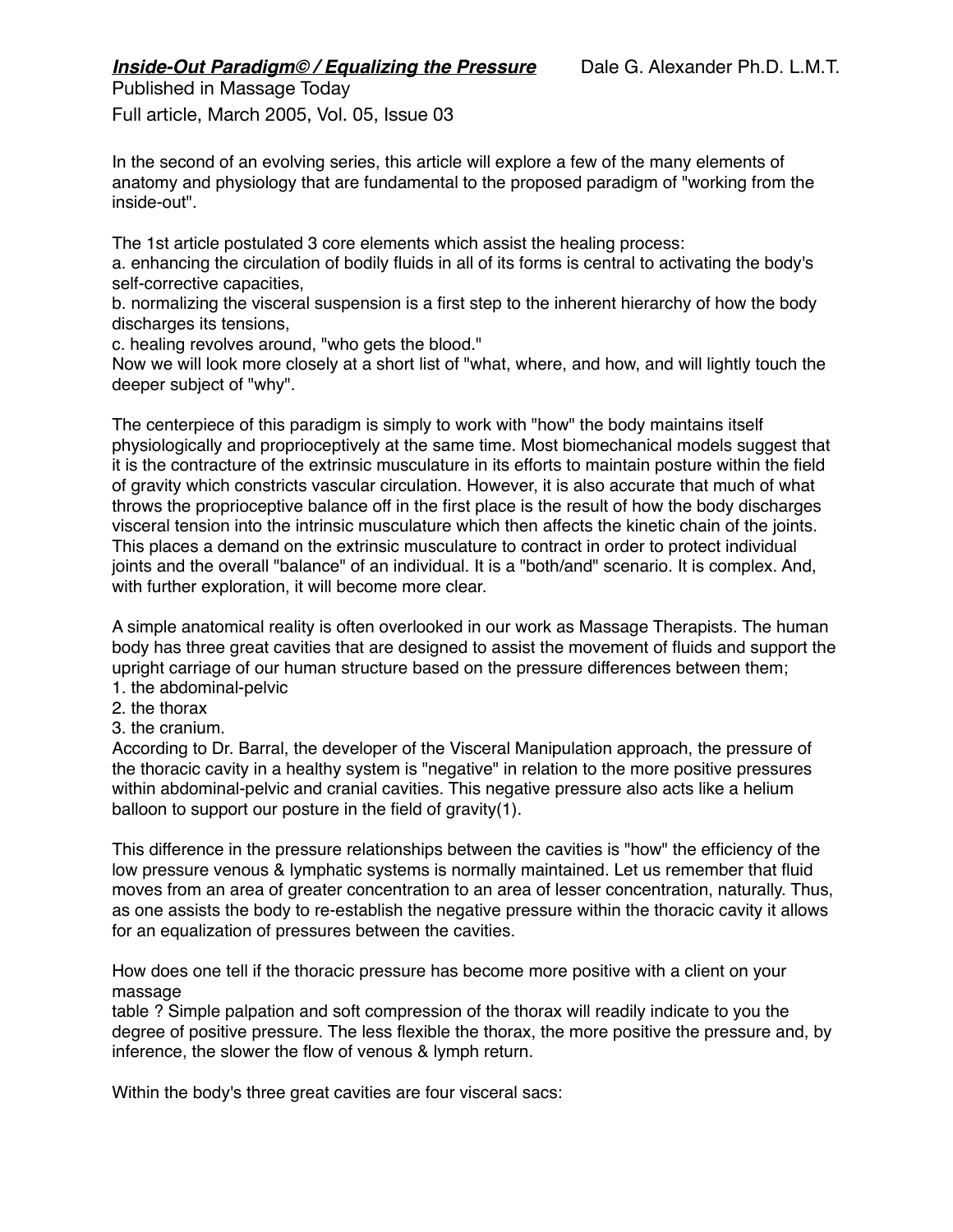## *Inside-Out Paradigm© / Equalizing the Pressure* Dale G. Alexander Ph.D. L.M.T. Published in Massage Today

Full article, March 2005, Vol. 05, Issue 03

- 1. the menninges which envelop the brain and spinal cord
- 2. the pleurae which envelop the lungs

3. the pericardium which envelops the heart and is embrologically attached to the diaphragm muscle

4. the peritoneum which contains many of the abdominal/pelvic organs.

Each of these sacs are related to physiological waves of expansion and contraction which are crucial to normal fluid circulation. Their rhythms support the healing process and maintain normal homeostatic regulation:

- 1. the craniosacral rhythm circulation of cerebro-spinal fluid
- 2. the respiratory rhythm supports normal venous/lymphatic return
- 3. the cardiac rhythm pumps arterial blood
- 4 the rhythms of peristaltsis assists digestion & elimination

All of these rhythms are influenced by the pressure within the cavities, sacs, and by the pressure of the tubes within the sacs and by the pressure within those tubes which pass "between" the sacs and cavities. Anatomically, this adds emphasis to the tone & length of the esophagus as it is the only connecting tube between the cranial vault, the thoracic cavity, and the abdominal/pelvic cavity. It also offers a release valve to the pressures which often build up within the alimentary canal in addition to the anus at the lower end.

These rhythms are homeostatically regulated between the two divisions of the Autonomic Nervous System: the parasympathetic outflow of the vagus and pelvic splanchnic nerves and the sympathetic nerves exiting from T1 - L2 of the spinal cord. It is the "flexibility" between these two divisions which regulates "who gets the blood" and thereby the oxygen and nutrients needed to support the healing process(2).

It is postulated that equalization of the pressures between the great cavities, their sacs, and tubes creates a cascade within the central vascular tree of the body allowing for the reallocation of resources via the blood reaching tissues which have been starved and a subsequent biomechanical re-distribution of strain. This is a proposed definition of how the body's self -corrective capacities really work.

How does this pressure in the tubes, sacs, and cavities build in the first place ? It is the result of soft tissue contraction of the sacs and tubes of the viscera that lessens the space for the liquids & gases within them. This internal contraction pressurizes the contents. When this pressure is unable to equalize, it builds. The building of pressure creates more soft tissue tension. The cycle repeats again & again. The body attempts to distribute these tensions both: directly & reflexively.

The theorized direct method was described in the first article of this series. Briefly, visceral tensions build, then spill over into the intrisinc musculature, which then pull on the osseous system until a dysfunction of motion is created affecting joint range of motion. This both releases some of the internal pressure, but also stimulates the extrinsic musculature to contract to protect the joints from further displacement. Eventually one's posture and sense of balance is also affected.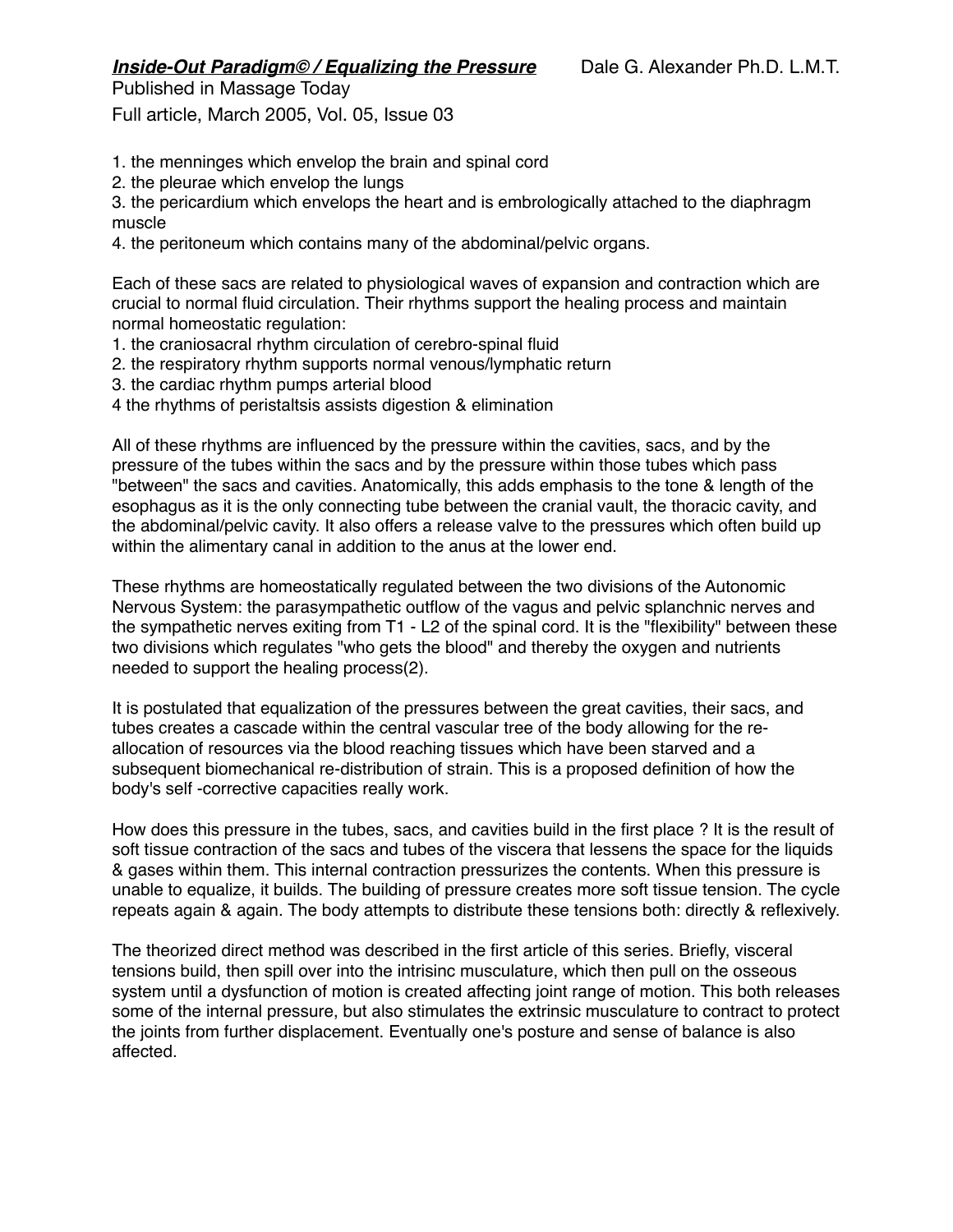Full article, March 2005, Vol. 05, Issue 03

The reflexive method involves the distribution of tensions & strain through more generalized viscero-somatic reflex arcs. These relate to both segmental levels of the spinal cord, and to regional areas which have come to be recognized by surgeons as indicators of acute organ pathology.

What I've come to realize is that the body is organized to use the joints of the axial & appendicular skeleton in a very similar fashion to an electrical circuit-breaker system in a more modern home. Organ correlation to segmental levels of the spinal cord are referred to as spinal correspondences and are "maps" to the work of Chiropractors and those Osteopaths who manipulate the joints.

An example of a regional reflex area is the right shoulder/scapula that is typically associated with liver/gall bladder congestion, stasis, and disease. This and other regional reflex areas are referenced in most medical textbooks but are more commonly found, and their relevance more usefully described, in surgical references(3).

The paradigm of "working from the inside-out" suggests that as Massage Therapists, we need to learn how to equalize the pressures within the tubes, sacs, & cavities of the body as a first step to assisting our clients. Additionally, knowledge of the aforementioned spinal correspondences & regional reflex areas can be invaluable for making timely & appropriate referral of our clients to medical care from the onset of working with them, or when they are not making progress.

Competent Massage Therapy of any orientation will assist stress-induced states of congestion to dissipate with a lessening or disappearance of the initial symptoms. When this doesn't occur, it is our ethical responsibility to encourage medical evaluation. Plus, a "clean bill of health" from visit to a physician can be invaluable to the mental health of a client who fears something is amiss.

Stress related problems follow the progression offered in the first article; adaptation, compensation/substitution, injury/illness, degeneration/disease. Trauma and the accretion of trauma, simply speeds one along the continuum. It is common for a client to have all the relevant medical tests and return for further bodywork as what is brewing within them has not reached the tipping point of diagnostic pathology.

Now to lightly touch the question of "why" does stress affect some people more than others and why it affects some in particular areas, while others in totally different ways?

As humans, we assign meaning to our experiences in life. We develop a complex array of positive & negative anticipations to events. We live in the models of our mind more than in the present time experience of life unfolding moment by moment. This is the arena of consciousness, the most powerful tool for change & evolution for ourselves & our species.

My experience professionally & personally reflects an additional existential theorem as well: our bodies are our vehicles for the development of consciousness, the growth of our soul & spirit, and the integration between our personality & spirit. Our bodies are where the action is